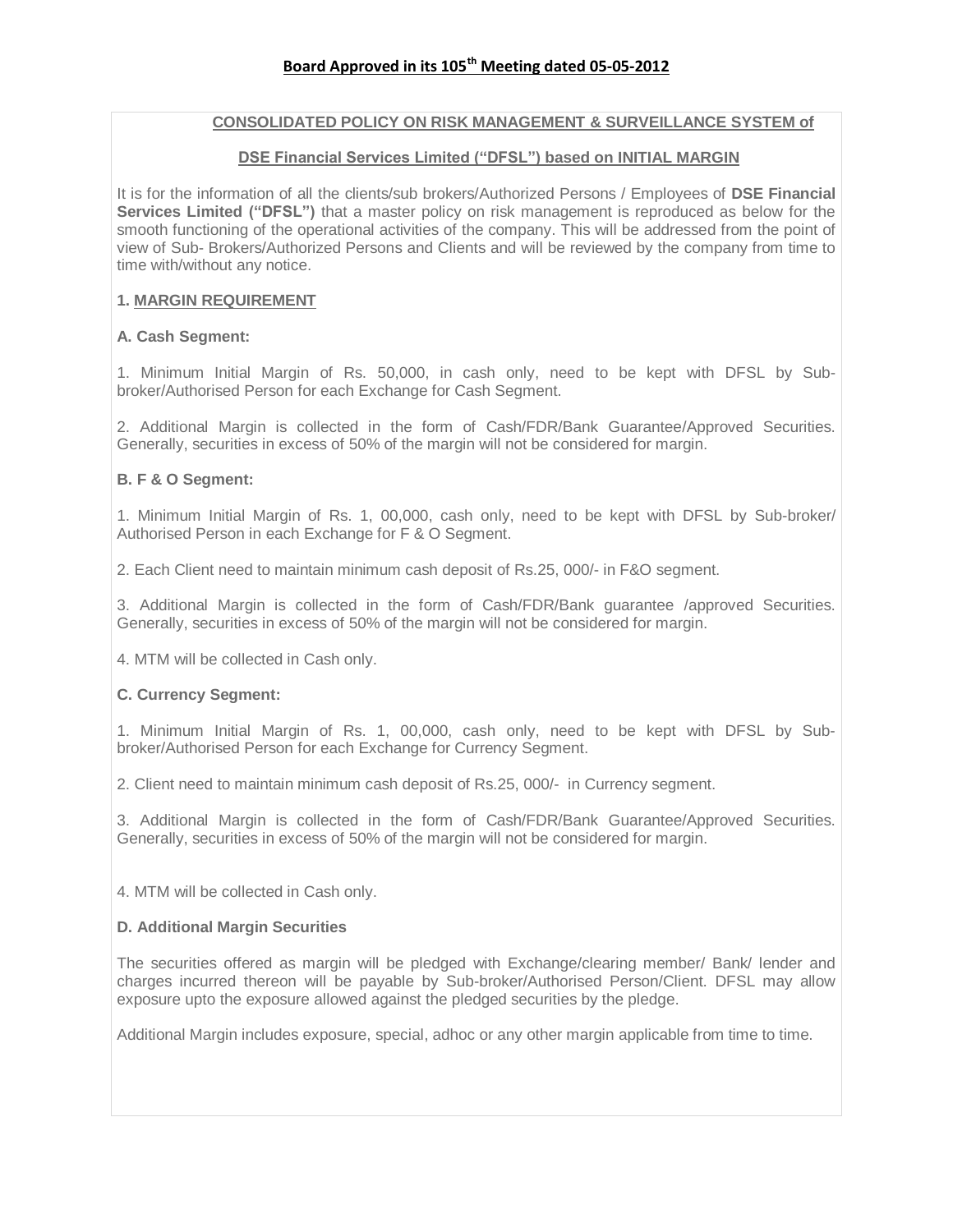# **E. Other Conditions**

BMC deposited with parent exchange cannot be transferred to or considered for margin by DFSL.

**2.TURNOVER LIMIT:** No restriction on Turnover Limit. Exposure Limits are allowed at Sub-broker/Authorized Person level. Where mini-admin facility is allowed, Sub-broker/Authorized Person will be responsible for exposure limits and margin/obligations payments by his clients.

# **3. EXPOSURE LIMIT**

# **A. Cash Segment:**

(1) Gross Exposure allowed to the Sub-broker/ Authorised Person across his/her clients will be maximum up to 8 times of the Margin brought in by the Sub-broker/Authorised Person/Client.

(2) Sub-broker/Authorized Person may fix exposure to their clients in their discretion keeping in view the risk involved within the total exposure limit allowed to them by DFSL.

(3).Exposure limit above 8 times to Sub-broker/Authorized person may be given after getting written request from Sub-broker/Authorized person along with a post-dated signed cheque in favor of DFSL of the amount of margin desired to be exceeded.

# **B. F&O Segment:**

The clients will have to pay required initial margin. In case of exposure Margin or any obligation other than initial margin will be collected on real time basis from Sub-broker/Authorised Person in case the client fails to pay within the due time. If at any point of time applicable margin in account of any applicant reaches 100% of limit allowed in F&O segments, system will not accept fresh orders from that users and terminal will be in squaring off mode. Under these circumstances AP/Client will have to square off his positions or deposit additional margins. Margins in F&O can be deposited in the shape of cash, FDR and approved securities and that deposit is to be made in prescribed ratio of cash and non cash components.

# **C. Currency Segment:**

The clients will have to pay required initial margin. In case of exposure Margin or any obligation other than initial margin will be collected on real time basis from Sub-broker/Authorised Person in case the client fails to pay within the due time. If at any point of time applicable margin in account of any applicant reaches 100% of limit allowed in currency segments, system will not accept fresh orders from that users and terminal will be in squaring off mode. Under these circumstances AP/Client will have to square off his positions or deposit additional margins. Margins in currency can be deposited in the shape of cash, FDR and approved securities and that deposit is to be made in prescribed ratio of cash and non cash components.

# **4. RELEASE OF MARGIN/FUNDS IN F&O , CURRENCY AND CASH SEGMENT:**

Unutilized margin/ funds available in cash of any Sub broker/AP/Client with the company may be released only on request of respective Sub-Broker/AP/Client.FDR will be released upon receipt from respective exchange.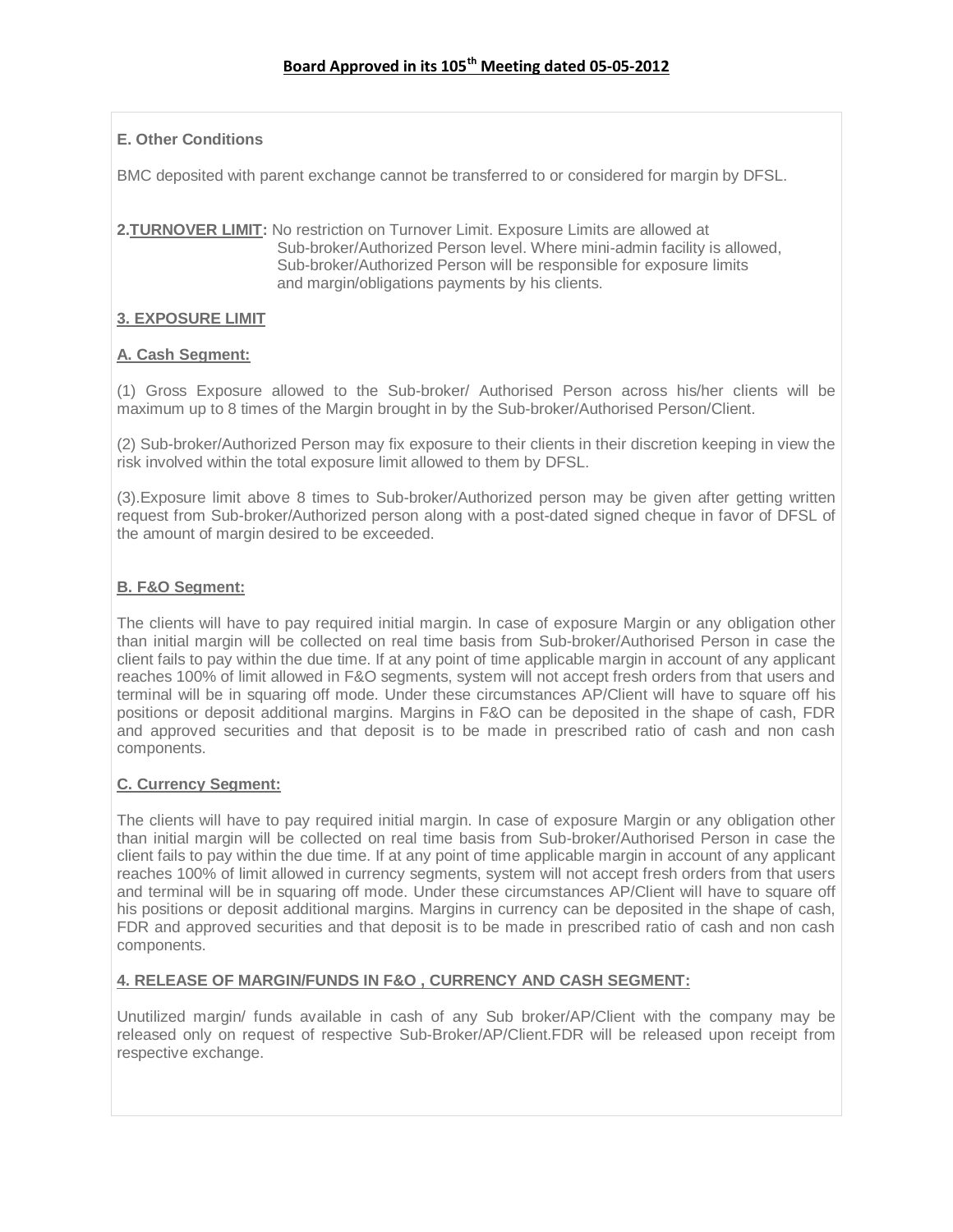### **5. SECURITIES PAY IN**

It will be the responsibility of the Client /Sub broker/Authorised Person to lodge the shares in DFSL Clients Holding/Pool Account by T+1 day. It will be the endeavour of DFSL to upload shares lodged after T+1 day but any failure will be at the risk of client.

1. Further those clients, who have given POA, the shares are lifted from their respective DP beneficiary accounts maintained with DFSL DP.

2. For those clients who have given POA, but, shares are not available in beneficiary A/c. DFSL uploads instruction for the settlement obligation for the respective clients ( the instruction status will be shown as 'OVER DUE ' ), if shares are available at any time before Securities Payin Time on T+2 dead line, the above instruction will be settled.

3. The clients who have not given POA and have no DP accounts with DFSL will transfer the shares from their DP account to company's pool a/c or client Beneficiary a/c themselves against their obligations. Any failure in payin will be at the risk of the Client.

# **6. EARLY PAY IN OF SECURITIES**

The shares which are received in DFSL CM pool a/cs on T/T+1, towards clients obligations are uploaded as early payin of their obligations.

### **7. FUNDS PAY IN - CASH SEGMENT**

#### **For Cash Segment:**

- a. For funds management each Sub-broker/Authorised Person is treated as a 'Branch'.
- b. DFSL opens separate bank account for each Sub-broker/Authorised Person concerned, in the name and style of DSEFL Account (with Sub-broker/Authorised Person name) and account is operated by DFSL Officials Only.
- c. Such Bank A/cs are opened in HDFC Bank or other Banks as per Company policy.
- d. The client's Pay in cheques are deposited in respective branch A/c only at T/T+1 basis.

# **On "T+1" day**

Exchange wise/ Settlement No. wise pay in obligation of a branch is collected from the respective Bank accounts on net obligation basis.

#### **On T+2 days**

Any shortfall of pay in obligation on T+1 Day from any branch is collected on T+2 day.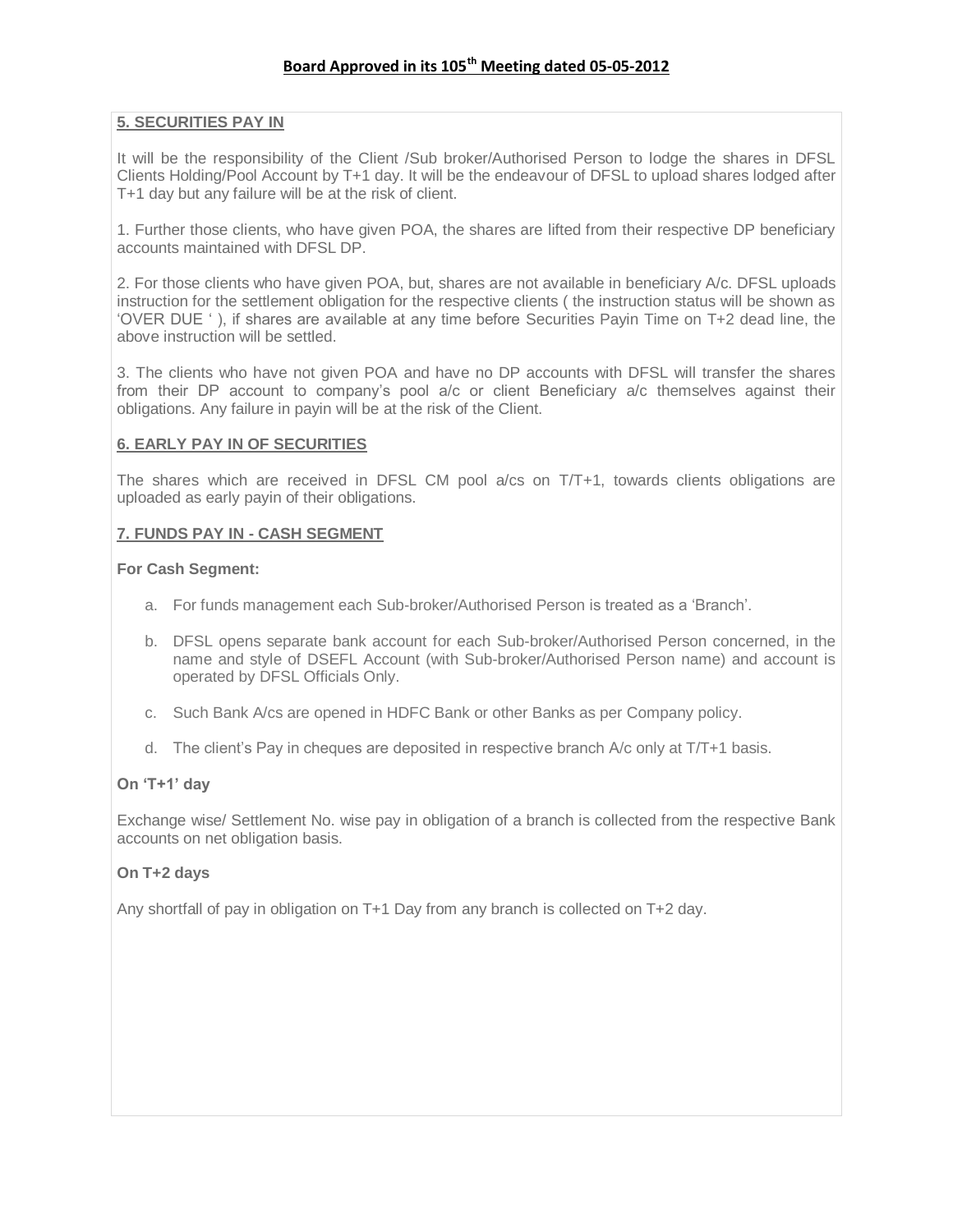### **8(a). FUNDS PAY IN FOR F & O SEGMENT**

### **F & O Segment:**

# **On " T" Day:**

F&O Bills are posted to clients' F&O ledger a/c on a daily basis.

### **On T+1 Day:**

1. Exchange wise/ Settlement No. wise pay in obligation of a branch is collected from the respective Bank (branch) accounts on net basis.

2. If Client's F&O Settlement A/c is having debit balance:

- (a) The amount is transferred from Credit balance, if any, available in Cash segment to F&O settlement A/c.
- (b) In case of further shortfall, if any, Authorized person is informed to collect the funds from clients, immediately or pay out of his own funds. In case still there is shortfall, the applicable penalty is imposed on Authorised person for delayed payment.
- (c) Payment cheques received from clients are deposited to 'F&O Running A/c' by giving credit to respective clients F&O settlement ledger A/c.
- (d) The sum total of all the client paying obligations for the bill date are transferred from F&O Running A/c to F&O settlement A/c of DFSL on a daily basis**.**

#### **8(b). FUNDS PAY IN FOR CURRENCY SEGMENT**

#### **Currency Segment:**

**On 'T' Day:** Currency Bills are posted to clients' Currency ledger a/c on a daily basis.

#### **On T+1 Day:**

1. Exchange wise/ Settlement No. wise pay in obligation of a branch is collected from the respective Bank (branch) accounts on net basis.

- 2. If Client's Currency Settlement A/c is having debit balance:
	- (a) The amount is transferred from Credit balance, if any, available in Cash segment to Currency settlement A/c.
	- (b) In case of further shortfall, if any, Authorized person is informed to collect the funds from clients, immediately or pay out of his own funds. In case still there is shortfall, the applicable penalty is imposed on Authorised person for delayed payment.
	- (c) Payment cheques received from clients are deposited to 'Currency Running A/c' by giving credit to respective clients Currency settlement ledger A/c.
	- (d) The sum total of all the client paying obligations for the bill date are transferred from Currency Running A/c to Currency settlement A/c of DFSL on a daily basis**.**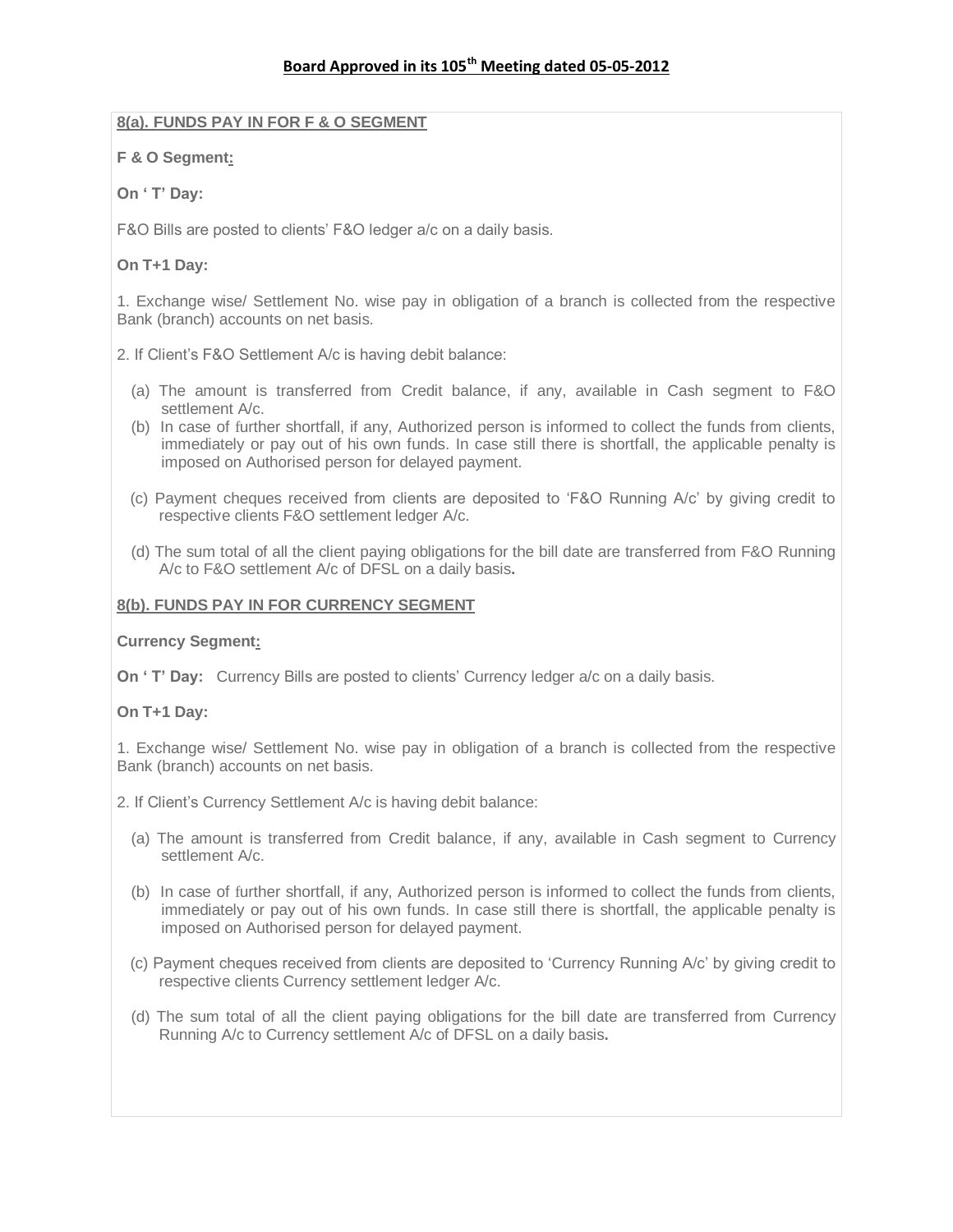# **9. ACTIONS FOR DEFAULT IN PAY IN ACCOUNTS:**

**The pay in accounts must be collected from branch bank account of respective sub broker in cash segment and from clients/AP"s bank account in F&O segment on T+1 day. If there is any default in pay in amount, then reminder will be given to make pay in immediately.**

**In case SB/AP/Clients fails to make payment of margin/pay-in/MTM on due date the Company will imposed penalty up to the exposure of securities after hair-cut lying with date.**

**In case the exposure exceeds the securities after hair- cut lying with the Company due to sudden abnormal variation in the market, the Company will take necessary steps for recovery of overdue payment including getting account payee cheque with the overdue amount payable. Further, the SB/AP will not be allowed to exceed the over drawn limit.**

**All the account will be settled atleast once in three months.** 

### **10. PAY OUT OF SECURITIES:**

#### **A. For those clients who have not opted for "Running Account"**

1.On T+2 day pay out of securities are transferred to clients own beneficiary Id provided, clients' account do not have any debit balance.

2. For clients having debit balance, the shares are transferred to 'Running A/c.'

### **B. For those clients who have opted for Running A/c.**

Within 24 hours of payout, the securities are transferred to DFSL Beneficiary Account (DBA) as per exchange guidelines from time to time.

### **C. Pay out of securities from "DFSL Beneficiary Account":**

#### **(1) Based on Sub-broker Request.**

The pay out requests received through Sub-brokers are processed on a daily basis and securities are transferred from 'DFSL Beneficiary Account' to client's beneficiary account (of those clients who have cleared the debit balances).

(2) Transfer of shares from DFSL Beneficiary Account to Client beneficiary account for those clients who are not opted for Running A/c. (those shares moved to Running A/c. due to debit balance on T+2 day).

On receiving Sub-broker/Client request DFSL transfers shares from 'DFSL Beneficiary Account' to respective client's beneficiary a/c. (For those clients who have cleared the debit balances).

#### **(3) Quarterly settlement of shares (Payout)**

The shares which were kept in 'DFSL Beneficiary Account' are transferred by DFSL to respective client's beneficiary account at least once in every calendar quarter, provided clients do not have any debit balance.